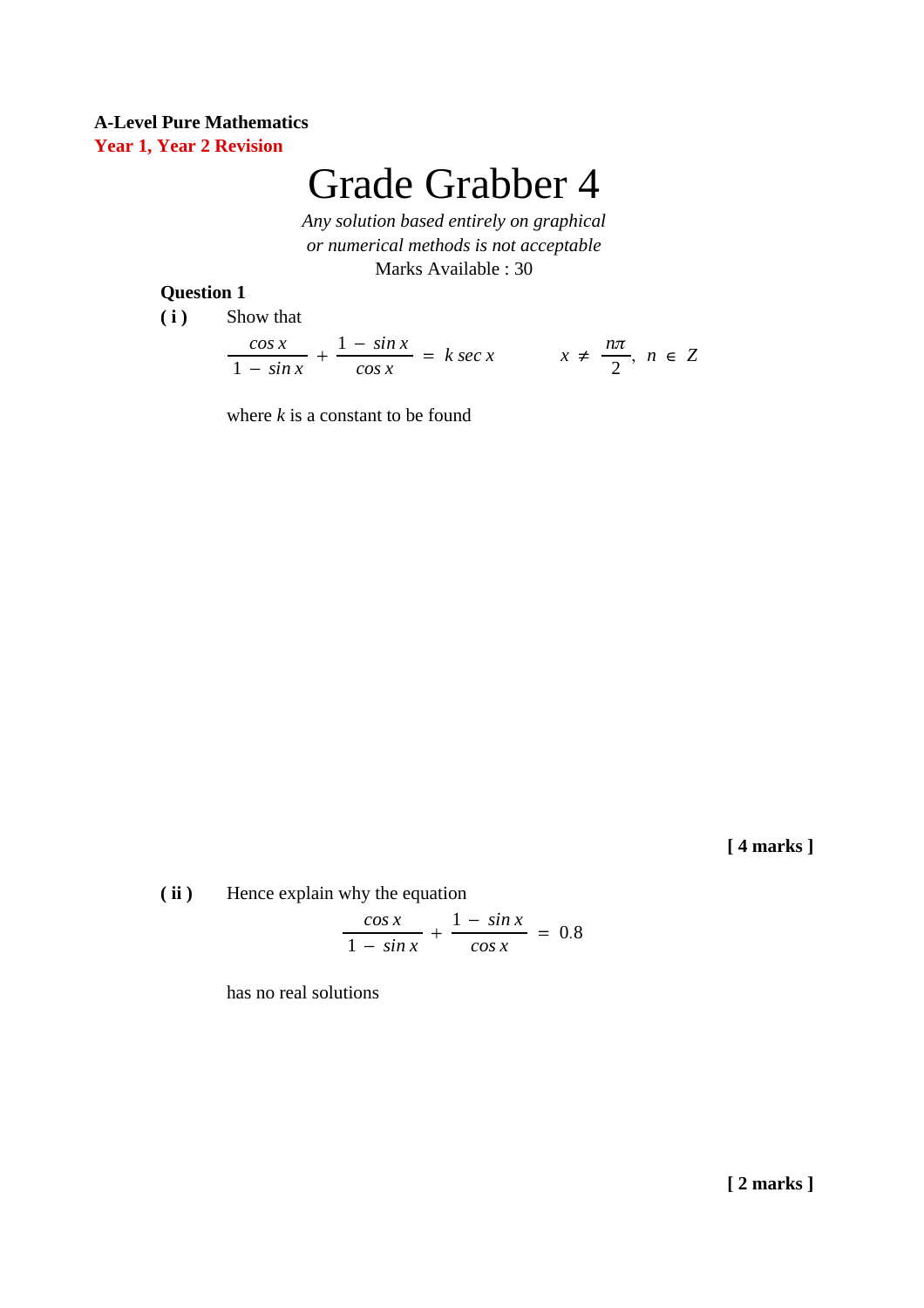# **Question 2**

A curve has parametric equations  $x = 6 \sin t$   $y = 5 \cos 2t$ Find the Cartesian equation of the curve in the form  $y = ax^2 + bx + c$ where *a*, *b* and *c* are real number constants.

**[ 4 marks ]**

## **Question 3**

The function *f* is defined by

$$
f(x) = \frac{6x}{2x + 3} \qquad x \in \mathbb{R}, \ x \ge 0
$$

Show that

$$
ff(x) = \frac{4x}{2x+1}
$$

**[ 4 marks ]**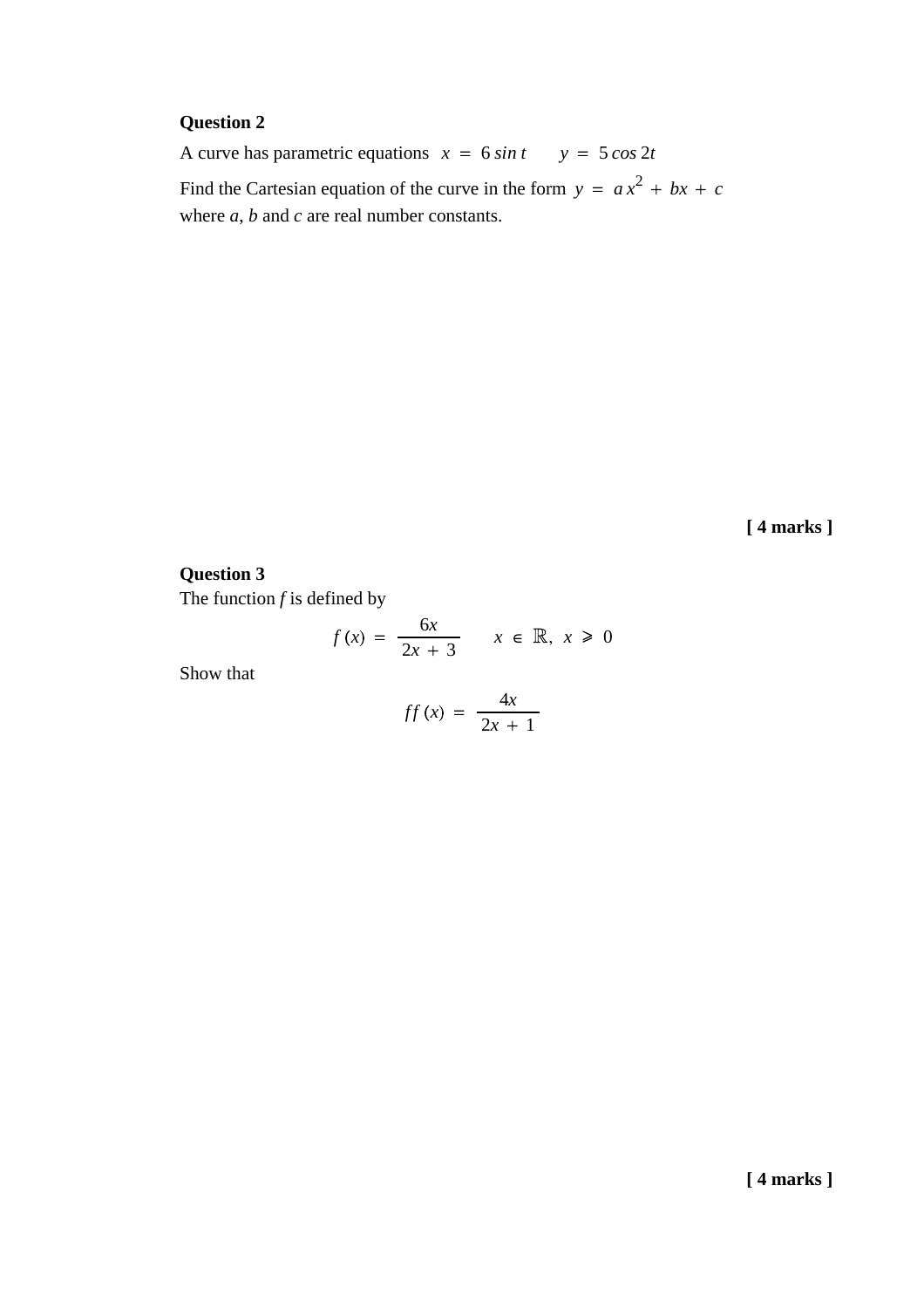## **Question 4**

The gradient of a curve at any point  $(x, y)$  on the curve is directly proportional to the product of  $x$  and  $y$ . The curve passes through the point  $(1, 1)$  and at this point the gradient of the curve is 4.

Form a differential equation in *x* and *y* and solve this equation to express *y* in terms of *x*